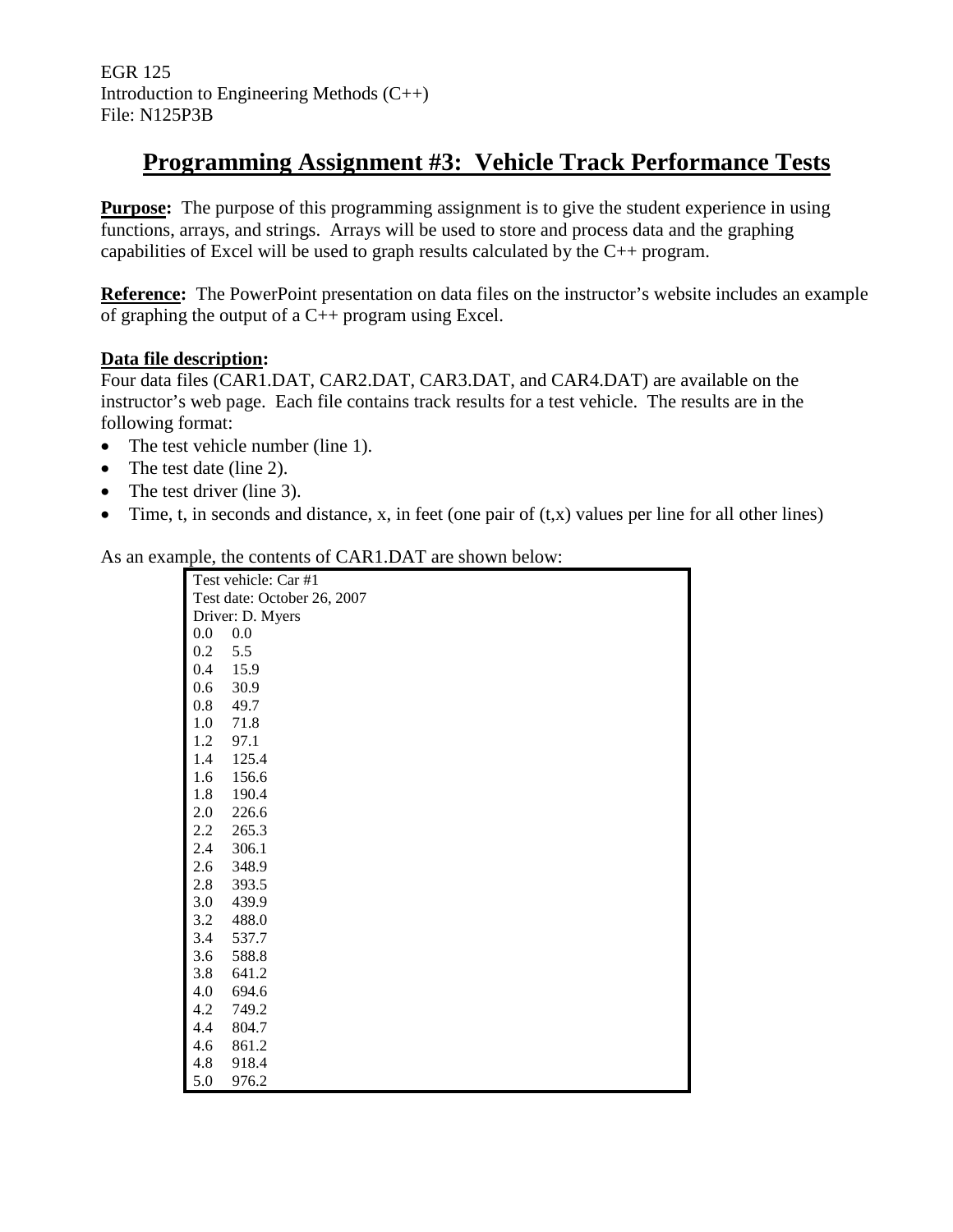#### Page 2

#### **Determining velocity and acceleration using distance and time values:**

Velocity, v, and acceleration, a, can be determined using values of distance, x, and time, t, as follows. By definition:

$$
v = \frac{dx}{dt} \quad \text{and} \quad a = \frac{dv}{dt}
$$

These equations can be approximated by:

$$
v =
$$
 change in distance  
change in time  
change in time  
 $h$  and  $a =$  change in velocity  
change in time

For the distance and time values in the data files provided, let's assume that  $v = 0$  and  $a = 0$  at the first time value (0.0). We could then calculate velocity (in ft/s) and acceleration (in ft/s/s) at the second time value using:

$$
v1 = \frac{x1 - x0}{t1 - t0}
$$
 and  $a1 = \frac{v1 - v0}{t1 - t0}$ 

Similarly at the third time value:

$$
v2 = \frac{x2 - x1}{t2 - t1}
$$
 and  $a2 = \frac{v2 - v1}{t2 - t1}$ 

For the data file CAR1.DAT, this would yield:

$$
v1 = \frac{5.5 - 0.0}{0.2 - 0.0} = \frac{5.5 \text{ ft}}{0.2 \text{ s}} = 27.5 \text{ ft/s}
$$

$$
a1 = \frac{27.5 - 0.0}{0.2 - 0.0} = \frac{27.5 \text{ ft/s}}{0.2 \text{ s}} = 137.5 \text{ ft/s}^2
$$

Similarly:

$$
v2 = \frac{15.9 - 5.5}{0.4 - 0.2} = \frac{10.4 \text{ ft}}{0.2 \text{ s}} = 52.0 \text{ ft/s}
$$

$$
a2 = \frac{52.0 - 27.5}{0.4 - 0.2} = \frac{24.5 \text{ ft/s}}{0.2 \text{ s}} = 122.5 \text{ ft/s}^2
$$

The remaining values could be determined in a similar manner. It might also be more practical to express v in mph that in ft/s. A simple conversion factor can be used to convert v in ft/s to mph. A table could now be created which includes t, x, v (in ft/s),

v (in mph) and a. This table for CAR1.DAT might look like:

|      |                    | ັ       |           |             |
|------|--------------------|---------|-----------|-------------|
| t(s) | x(f <sub>t</sub> ) | v(ft/s) | $v$ (mph) | $a(ft/s^2)$ |
| 0.0  | 0.0                | 0.0     | 0.0       | 0.0         |
| 0.2  | 5.5                | 27.5    | 18.8      | 137.5       |
| 0.4  | 15.9               | 52.0    | 35.5      | 122.5       |
| 0.6  | 30.9               | 75.0    | 51.5      | 115.0       |
|      |                    |         |           |             |
|      |                    |         |           |             |
| 5.0  | 976.2              | 289.0   | 197.0     | 15.0        |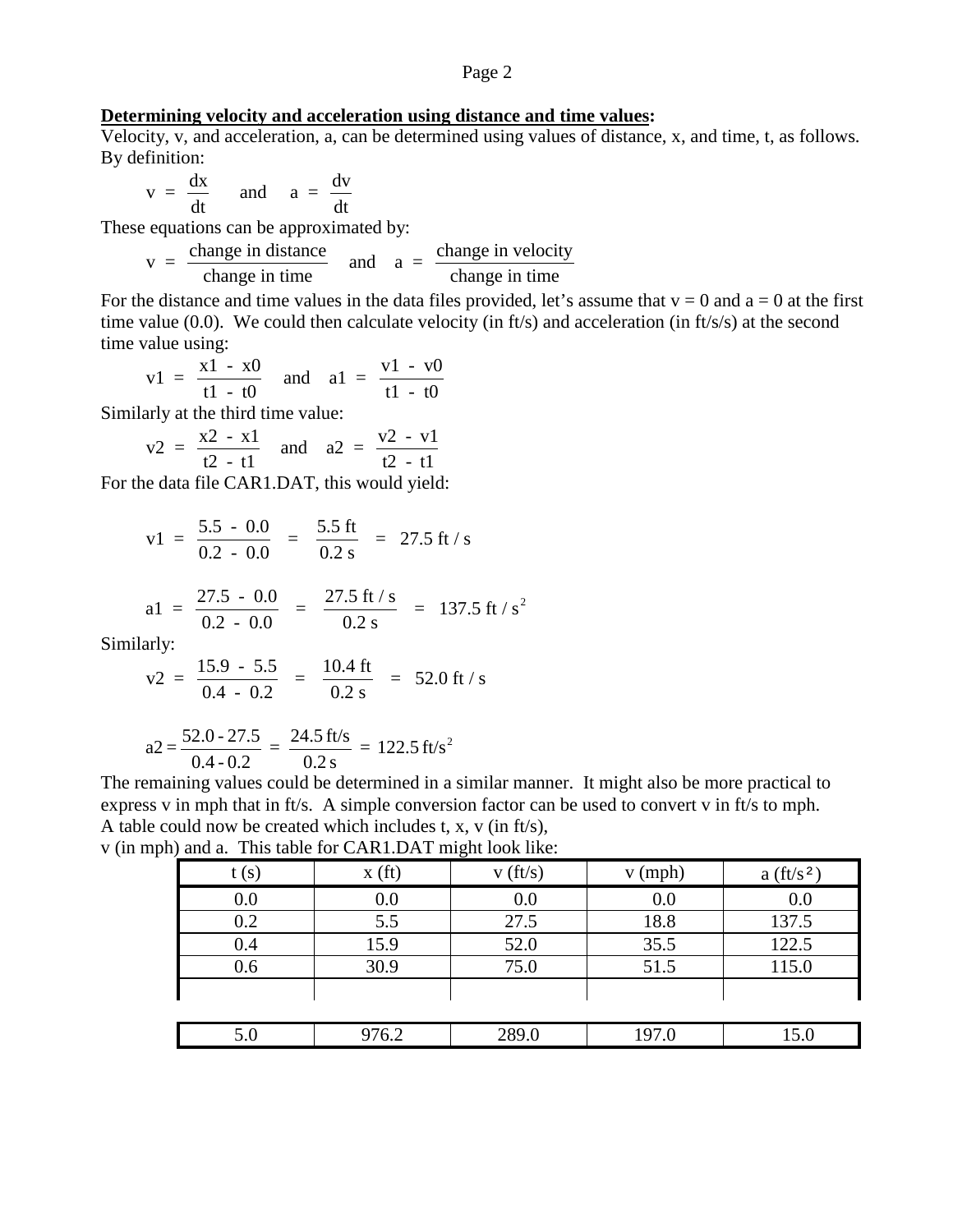## **Program Requirements:**

Write a C<sub>++</sub> program that will accomplish the following:

- 1. The program should ask the user which data file is to be used (give an example name and path), read the file name as a string, and open the file using a string variable.
- 2. The program should read the vehicle number, date, and driver as strings. Also read the values of t and x from the file and store them in arrays. Assume that the data files will contain a maximum of 30 (t, x) data points.
- 3. Define arrays for velocity (in ft/s), velocity (in mph), and acceleration (in ft/s²). Use a separate **function** to calculate each of these arrays. For example, the function to find velocity in f/s might be called using **Velocity (t,x,v,size)** where t and x are input arrays, v is an output array, and size is the number of data points in each array.
- 4. Write a general function that can be used to find the average of any array. Call this function twice in order to find average velocity (in mph) and average acceleration (in  $f(s^2)$  or  $f(t/s/s)$ ). For example, the function might be called as follows:
- **Average = ArrayMean(A, Asize);** //function call to find mean value in array A 5. Write a general function that can be used to find the maximum of any array. Call this function twice in order to find maximum velocity (in mph) and maximum acceleration (in ft/s<sup>2</sup> or ft/s/s). For example, the function might be called as follows:

 $Max = ArrayMax(A, Asize);$  //function call to find max value in array A 6. The output of the program should be sent to a data file (the name of the data file should be specified by the user, but give an example name and path). The output should include:

- The test vehicle number
- The test date
- The driver
- The average velocity in mph
- The average acceleration in ft/s/s
- The maximum velocity in mph
- The maximum acceleration in ft/s/s
- Values for time, distance, velocity (ft/s), velocity (mph), and acceleration (ft/s/s) for each of the data points in the input data files (i.e., 5 numbers per line).

The file should **include commas** between each numeric value so that the file can be imported into Excel as a **"Commas Delimited File"**. The output data file for CAR1.DAT might look as follows:

As an example, the output file generated for the input CAR1.DAT is shown below:

| Test vehicle: Car #1                |
|-------------------------------------|
| Test date: October 26, 2007         |
| Driver: D. Myers                    |
| Average velocity $=$ aaa mph        |
| Average acceleration = bbb $ft/s/s$ |
| Maximum velocity = $ccc$ mph        |
| Maximum acceleration = ddd $ft/s/s$ |
| 0.0.0.0.0.0.0.0.0.0                 |
| 0.2, 5, 27. 5, 18. 8, 137. 5        |
| 0.4, 15.9, 52.0, 35.5, 122.5        |
| 0.6,30.9,75.0,51.5,115.0            |
|                                     |
|                                     |
|                                     |
| 5.0,976.2,289.0,197.0,15.0          |